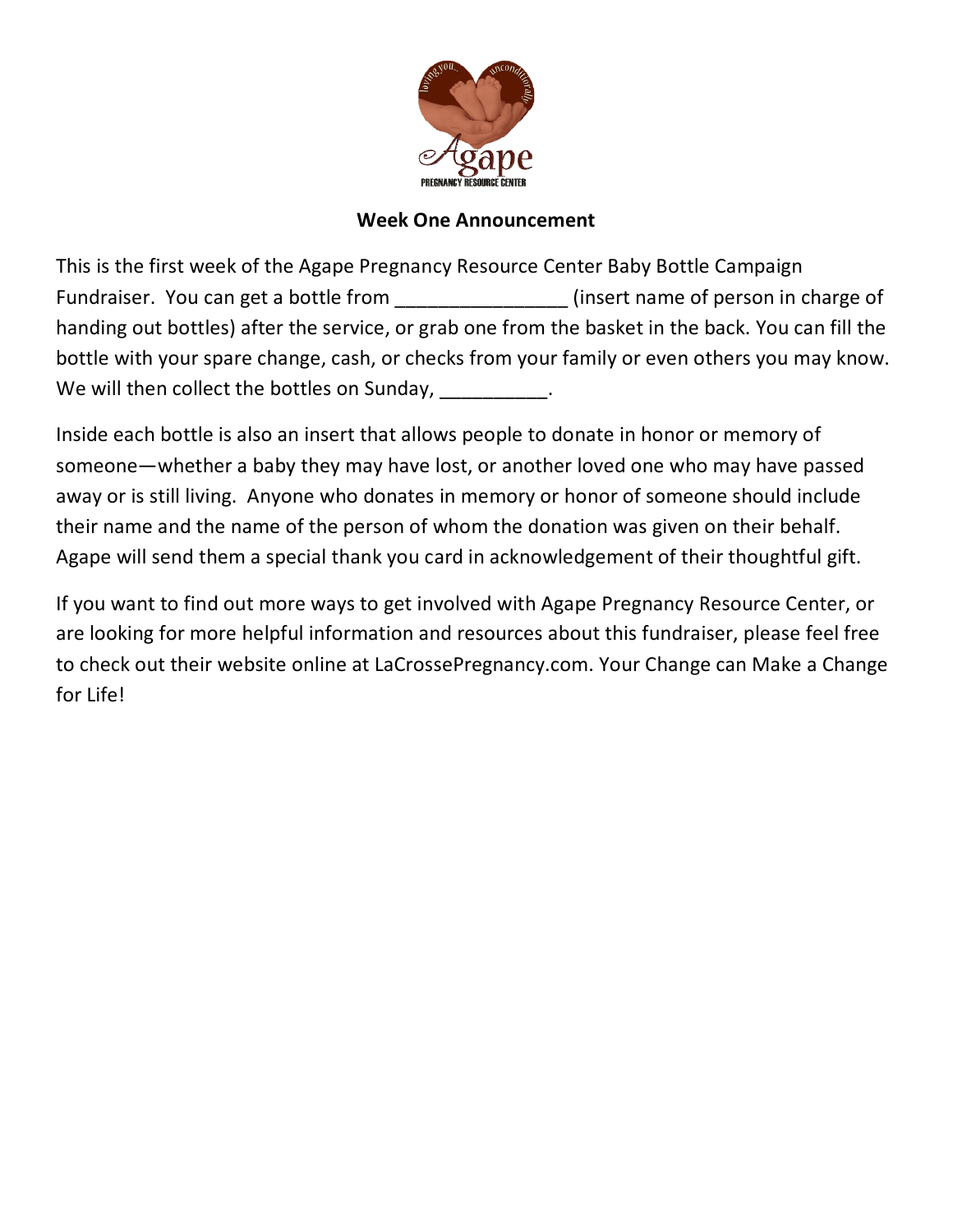

## **Week Two Announcement**

This is the second week of the Agape Pregnancy Resource Center Baby Bottle Campaign Fundraiser. If you missed your opportunity last week, you can still can get a bottle from \_\_\_\_\_\_\_\_\_\_\_\_\_\_\_\_ (insert name of person in charge of handing out bottles) after the service, or grab one from the basket in the back. Simply fill the bottle with your spare change, cash, or checks from your family or even others you may know. We will then collect the bottles on

Inside each bottle is also an insert that allows people to donate in honor or memory of someone—whether a baby they may have lost, or another loved one who may have passed away or is still living. Anyone who donates in memory or honor of someone should include their name and the name of the person of whom the donation was given on their behalf. Agape will send them a special thank you card in acknowledgement of their thoughtful gift.

\_\_\_\_\_\_\_\_\_\_\_\_\_\_\_\_\_\_\_\_\_\_\_\_\_\_\_\_\_\_.

If you want to find out more ways to get involved with Agape Pregnancy Resource Center, or are looking for more helpful information and resources about this fundraiser, please feel free to check out their website online at LaCrossePregnancy.com. With only a few weeks left for our fundraiser, your Change can Make a Change for Life!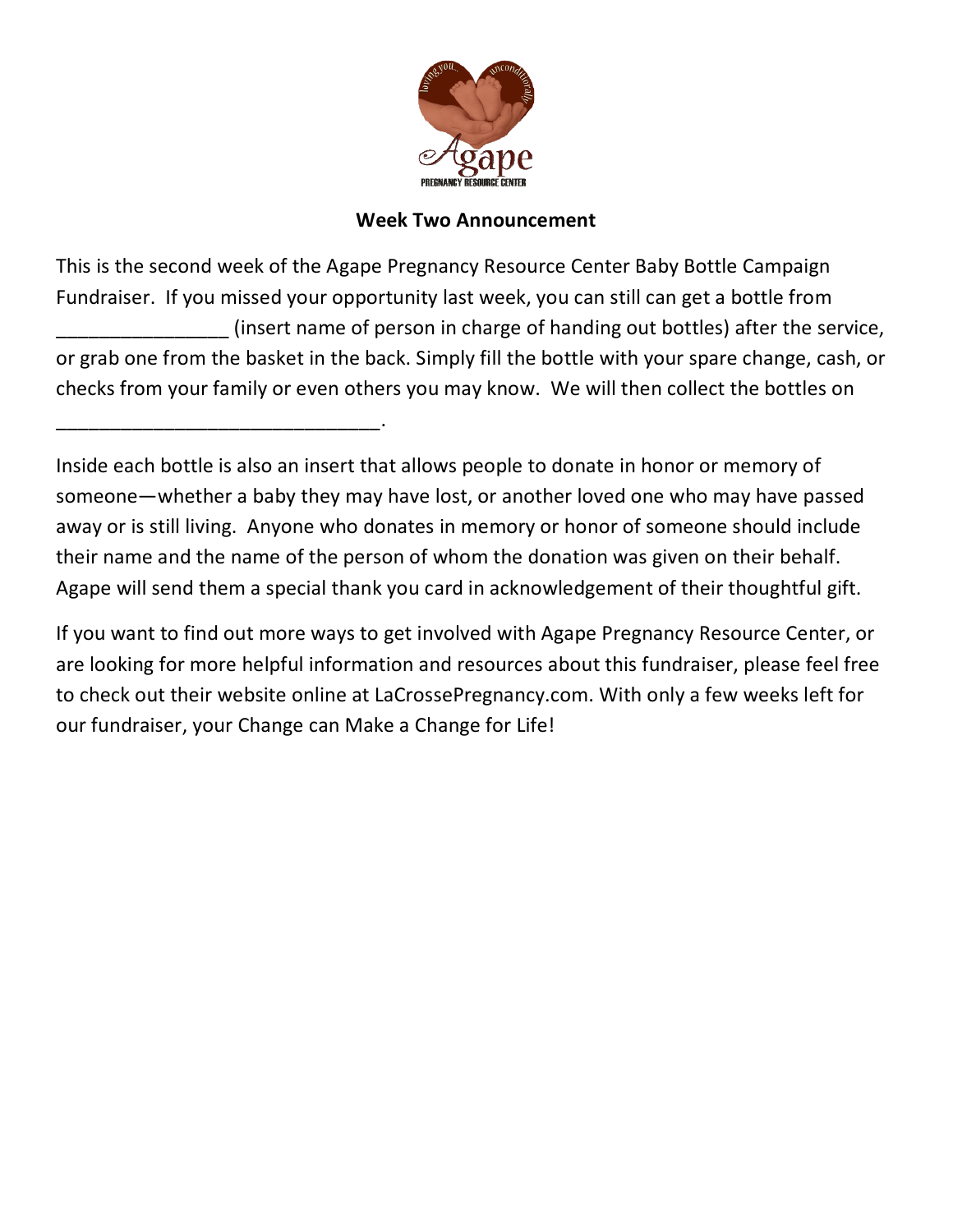

## **Week Three Announcement**

It's Week 3 of the Agape Pregnancy Resource Center Baby Bottle Campaign Fundraiser. We hope you have not forgotten about filling those bottles with your spare change, cash and checks. Every penny helps make a difference with the Agape Pregnancy Resource Ministry to pay utilities, buy diapers, and provide free pregnancy tests, counseling and much more. If you still need a bottle or need another one, please contact \_\_\_\_\_\_\_\_\_\_\_\_\_\_\_\_(insert name of person in charge of handing out bottles) after the service.

Plus, don't forget you can donate in honor or in memory of someone. Inside each bottle is also an special insert you can fill out in memory of a special child you may have lost, or another loved one who may have passed away or in honor of someone close to your heart. Anyone who donates in memory or honor of someone should include their name and the name of the person of whom the donation was given on their behalf. Agape will send them a special thank you card in acknowledgement of their thoughtful gift.

If you want to find out more ways to get involved with Agape Pregnancy Resource Center, or are looking for more helpful information and resources about this fundraiser, please feel free to check out their website online at LaCrossePregnancy.com. Remember, your Change can Make a Change for Life!